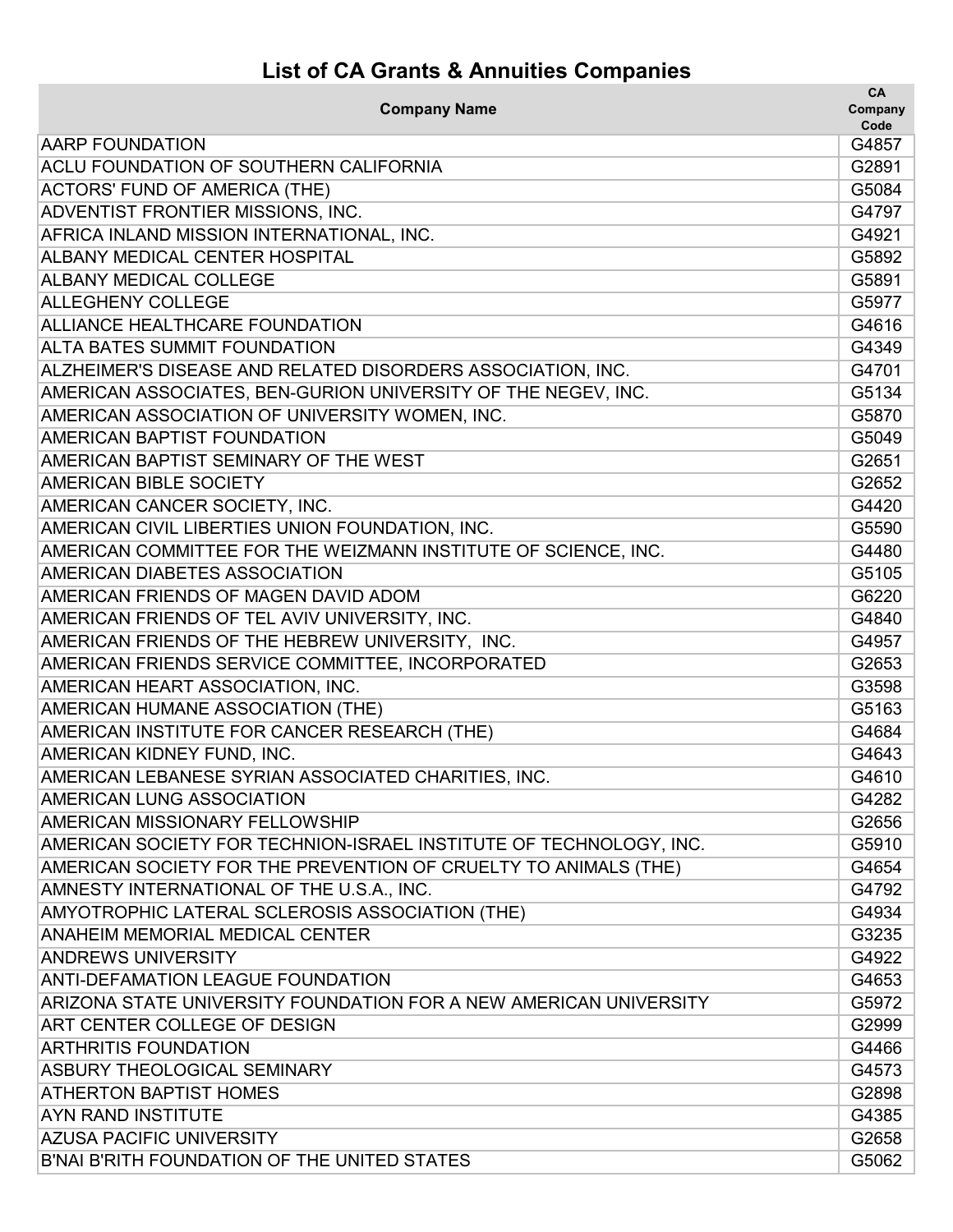| <b>BACK TO THE BIBLE FOUNDATION</b>                                         | G5591 |
|-----------------------------------------------------------------------------|-------|
| BALL STATE UNIVERSITY FOUNDATION, INC.                                      | G5701 |
| BAPTIST FOUNDATION OF CALIFORNIA (THE)                                      | G2670 |
| <b>BARNABAS FOUNDATION</b>                                                  | G4889 |
| <b>BARNARD COLLEGE</b>                                                      | G5150 |
| <b>BENEDICTINE COLLEGE</b>                                                  | G6001 |
| <b>BEREA COLLEGE</b>                                                        | G5953 |
| BERKELEY HALL SCHOOL FOUNDATION                                             | G4621 |
| BEST FRIENDS ANIMAL SOCIETY                                                 | G4855 |
| <b>BETHEL UNIVERSITY</b>                                                    | G5816 |
| BETHESDA LUTHERAN FOUNDATION, INC.                                          | G5586 |
| BGEA, MN                                                                    | G2661 |
| <b>BIBLICA MINISTRIES FOUNDATION</b>                                        | G5578 |
| <b>BIOLA UNIVERSITY, INC.</b>                                               | G2662 |
| <b>BISHOP'S SCHOOL (THE)</b>                                                | G4424 |
| BOARD OF CHRISTIAN EDUCATION OF THE PRESBYTERIAN CHURCH (U.S.A.)            | G2663 |
| BOARD OF NATIONAL MISSIONS OF THE PRESBYTERIAN CHURCH (USA)                 | G2665 |
| BOARD OF TRUSTEES OF WHITMAN COLLEGE (THE)                                  | G2666 |
| <b>BOY SCOUTS OF AMERICA</b>                                                | G4140 |
| <b>BOYS &amp; GIRLS CLUBS OF AMERICA</b>                                    | G5106 |
| <b>BOYS REPUBLIC</b>                                                        | G2667 |
| BRAILLE INSTITUTE OF AMERICA, INC.                                          | G2668 |
| BREATHE CALIFORNIA OF LOS ANGELES COUNTY                                    | G2654 |
| <b>BRETHREN HILLCREST HOMES</b>                                             | G2902 |
| <b>BRIDGEWATER COLLEGE</b>                                                  | G4838 |
| <b>BRIGHTFOCUS FOUNDATION</b>                                               | G4510 |
| BROWN UNIVERSITY IN PROVIDENCE IN THE STATE OF RHODE ISLAND, AND PROVIDENCE |       |
| <b>PLANTATIONS</b>                                                          | G6260 |
| <b>BUCKLEY SCHOOL (THE)</b>                                                 | G2841 |
| <b>BUCKNELL UNIVERSITY</b>                                                  | G5746 |
| CAL FARLEY'S BOYS RANCH FOUNDATION                                          | G4985 |
| <b>CAL POLY CORPORATION</b>                                                 | G2861 |
| <b>CALIFORNIA BAPTIST COLLEGE</b>                                           | G2669 |
| CALIFORNIA COMMUNITY FOUNDATION                                             | G4473 |
| CALIFORNIA HOSPITAL MEDICAL CENTER - LOS ANGELES                            | G2728 |
| CALIFORNIA INSTITUTE OF TECHNOLOGY                                          | G2672 |
| <b>CALIFORNIA LUTHERAN HOMES</b>                                            | G2673 |
| CALIFORNIA LUTHERAN UNIVERSITY                                              | G3592 |
| CALIFORNIA PACIFIC MEDICAL CENTER FOUNDATION                                | G2864 |
| CALIFORNIA STATE UNIVERSITY FOUNDATION                                      | G4570 |
| CALIFORNIA STATE UNIVERSITY, FRESNO FOUNDATION                              | G4558 |
| CALIFORNIA STATE UNIVERSITY, LONG BEACH RESEARCH FOUNDATION                 | G3860 |
| CALIFORNIA-NEVADA UNITED METHODIST FOUNDATION                               | G4780 |
| CALIFORNIA-PACIFIC UNITED METHODIST FOUNDATION                              | G2963 |
| <b>CAMPANILE FOUNDATION (THE)</b>                                           | G5919 |
| CAMPUS CRUSADE FOR CHRIST, INC                                              | G2676 |
| <b>CANCER RESEARCH INSTITUTE</b>                                            | G4956 |
| CANINE COMPANIONS FOR INDEPENDENCE, INC.                                    | G4875 |
| <b>CARLETON COLLEGE</b>                                                     | G5797 |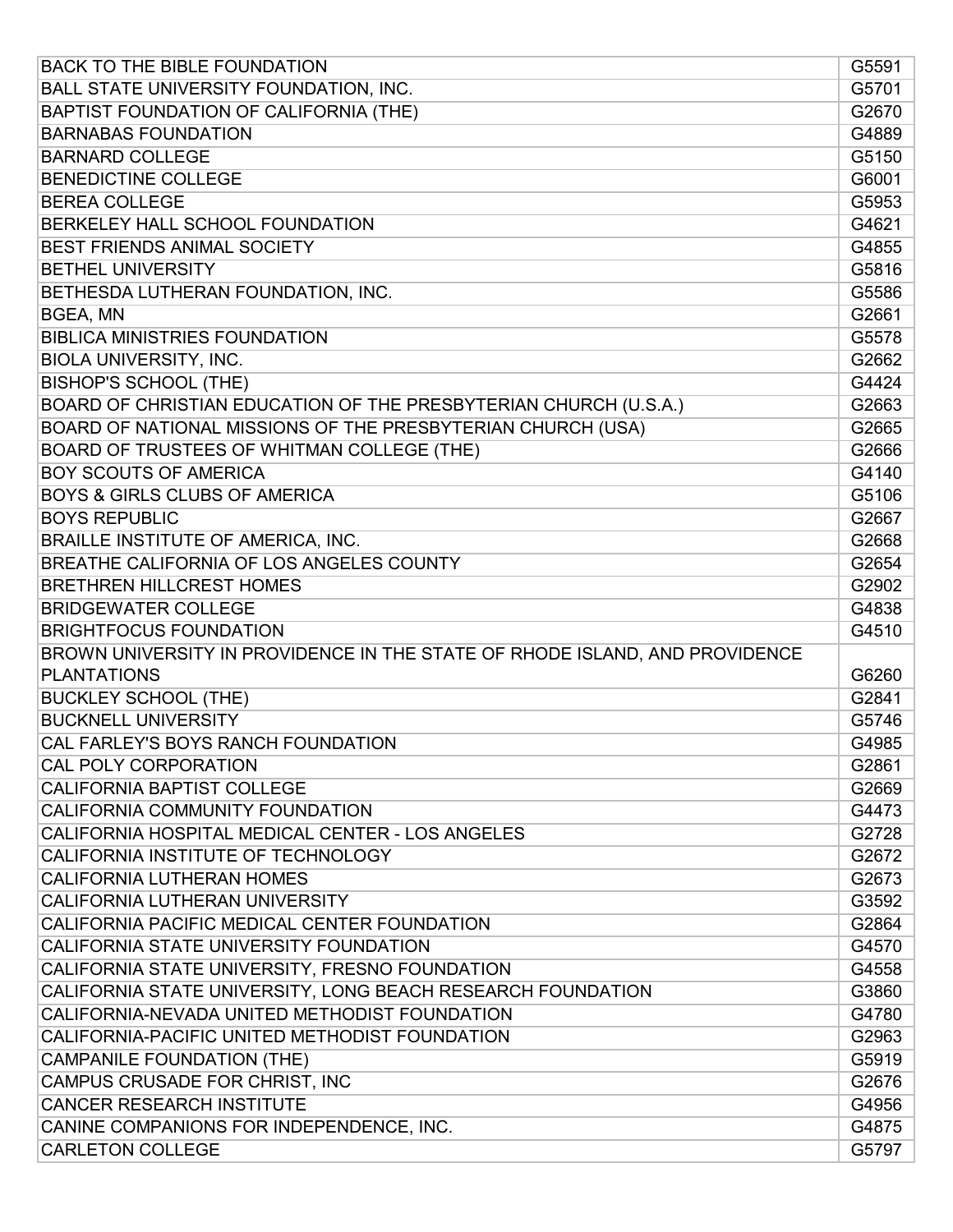| CARMEL-BY-THE-SEA PUBLIC LIBRARY FOUNDATION                             | G4847 |
|-------------------------------------------------------------------------|-------|
| <b>CARTHAGE COLLEGE</b>                                                 | G5125 |
| CASA COLINA CENTERS FOR REHABILITATION FOUNDATION                       | G4470 |
| CASA DE LAS CAMPANAS, INC.                                              | G4683 |
| CATHOLIC CHARITIES OF THE ARCHDIOCESE OF SAN FRANCISCO, INC.            | G4524 |
| CATHOLIC CHARITIES OF THE DIOCESE OF OAKLAND                            | G4952 |
| CATHOLIC CHURCH EXTENSION SOCIETY OF THE UNITED STATES OF AMERICA (THE) | G4958 |
| CATHOLIC COMMUNITY FOUNDATION OF SANTA CLARA COUNTY (THE)               | G6014 |
| CATHOLIC FOREIGN MISSION SOCIETY OF AMERICA, INC.                       | G5010 |
| CATHOLIC NEAR EAST WELFARE ASSOCIATION                                  | G5579 |
| CATHOLIC RELIEF SERVICES - UNITED STATES CONFERENCE OF CATHOLIC BISHOPS | G5893 |
| <b>CATO INSTITUTE</b>                                                   | G5618 |
| <b>CEDARS-SINAI MEDICAL CENTER</b>                                      | G4342 |
| CENTER FOR CONSTITUTIONAL RIGHTS, INC.                                  | G5954 |
| CENTER FOR INQUIRY, INC                                                 | G5715 |
| CENTER FOR SCIENCE IN THE PUBLIC INTEREST                               | G5622 |
| CENTRAL CALIFORNIA CONFERENCE OF SEVENTH-DAY ADVENTISTS                 | G2678 |
| <b>CHAPMAN UNIVERSITY</b>                                               | G2679 |
| CHESTNUT HILL BENEVOLENT ASSOCIATION                                    | G5061 |
| <b>CHILDREN INTERNATIONAL</b>                                           | G2716 |
| CHILDREN'S BAPTIST HOME OF SOUTHERN CALIFORNIA                          | G2680 |
| CHILDREN'S BUREAU OF SOUTHERN CALIFORNIA                                | G4380 |
| CHILDREN'S HOSPITAL CENTRAL CALIFORNIA FOUNDATION (THE)                 | G4546 |
| CHILDREN'S HOSPITAL MEDICAL CENTER FOUNDATION                           | G4638 |
| CHILDRENS HOSPITAL OF LOS ANGELES                                       | G4537 |
| CHINESE CHRISTIAN MISSION, INC.                                         | G4588 |
| CHOC FOUNDATION FOR CHILDREN                                            | G4856 |
| CHOSEN PEOPLE MINISTRIES, INC.                                          | G6218 |
| CHRISTIAN AND MISSIONARY ALLIANCE (THE)                                 | G2681 |
| CHRISTIAN APPALACHIAN PROJECT, INC,                                     | G4391 |
| CHRISTIAN CHILDREN'S FUND, INCORPORATED                                 | G4782 |
| CHRISTIAN CHURCH FOUNDATION, INC.                                       | G4468 |
| CHRISTIAN COMMUNITY FOUNDATION, INC. (THE)                              | G4635 |
| CHRISTIAN MEDICAL & DENTAL SOCIETY                                      | G4805 |
| <b>CHURCH EXTENSION PLAN</b>                                            | G5704 |
| CHURCH OF THE NAZARENE FOUNDATION                                       | G5922 |
| CITRUS VALLEY HEALTH FOUNDATION                                         | G2718 |
| <b>CITY OF HOPE</b>                                                     | G2684 |
| <b>CLARE BOOTHE LUCE POLICY INSTITUTE</b>                               | G5141 |
| <b>CLAREMONT GRADUATE UNIVERSITY</b>                                    | G2686 |
| <b>CLAREMONT MCKENNA COLLEGE</b>                                        | G2685 |
| <b>CLARKSON UNIVERSITY</b>                                              | G5080 |
| <b>COLGATE UNIVERSITY</b>                                               | G6153 |
| COMMUNITY COLLEGE LEAGUE OF CALIFORNIA                                  | G4687 |
| <b>COMMUNITY FOUNDATION (THE)</b>                                       | G4686 |
| COMMUNITY FOUNDATION FOR MONTEREY COUNTY                                | G5733 |
| COMMUNITY FOUNDATION OF SANTA CRUZ COUNTY (THE)                         | G4724 |
| COMMUNITY FOUNDATION OF THE JEWISH FEDERATION OF ORANGE COUNTY          | G4702 |
| COMMUNITY TELEVISION OF SOUTHERN CALIFORNIA                             | G4731 |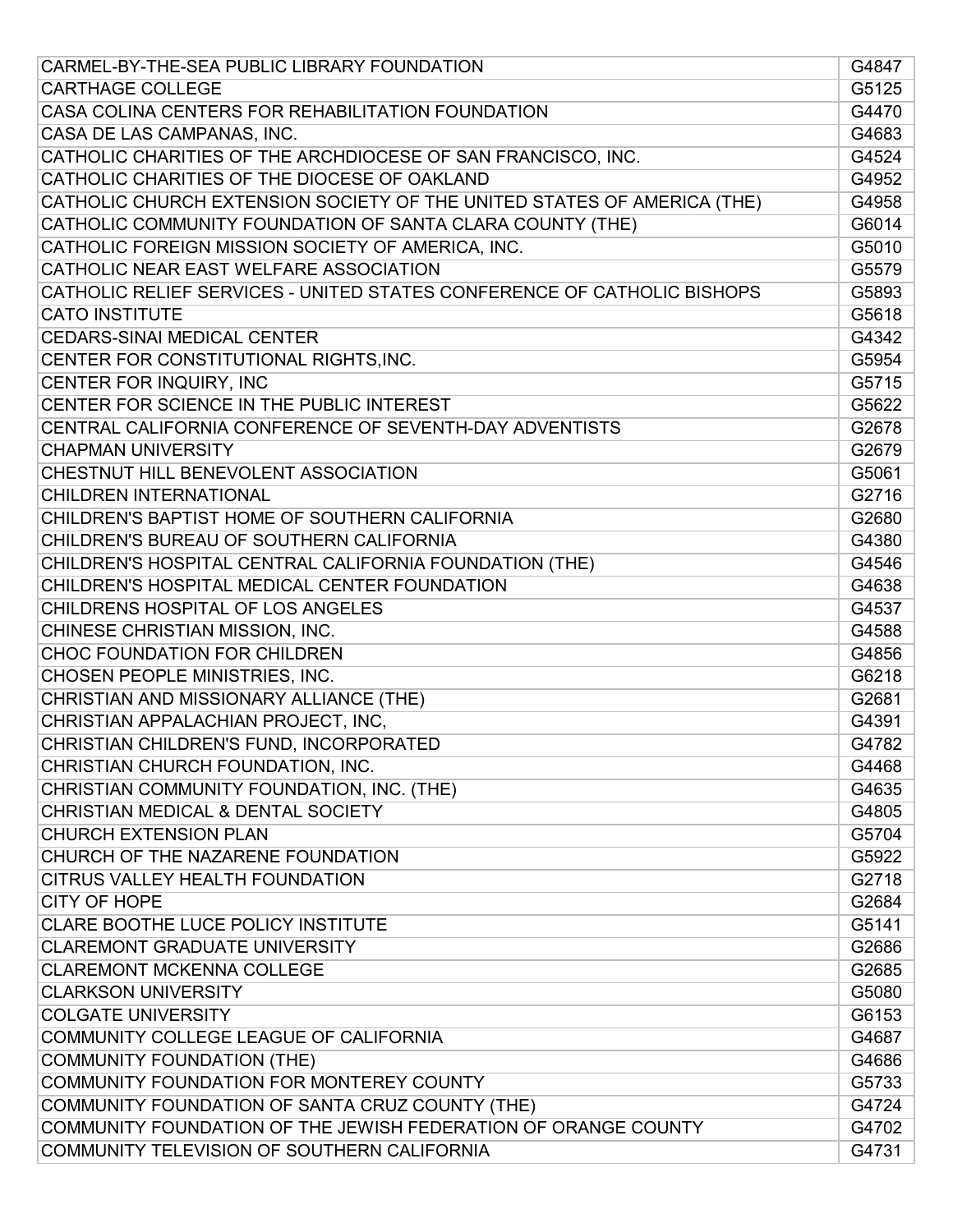| <b>COMPASSION &amp; CHOICES</b>                                       | G4642 |
|-----------------------------------------------------------------------|-------|
| COMPASSION INTERNATIONAL, INC.                                        | G5840 |
| CONGREGATION OF THE MISSION WESTERN PROVINCE                          | G6203 |
| CONGREGATION OF THE PASSION, HOLY CROSS PROVINCE                      | G2687 |
| <b>CONGREGATIONAL HOMES</b>                                           | G2900 |
| CONSERVATION FUND (THE) A NONPROFIT CORPORATION                       | G5837 |
| CONSERVATIVE BAPTIST ASSOCIATION OF SOUTHERN CALIFORNIA               | G2688 |
| CONSERVATIVE BAPTIST FOREIGN MISSION SOCIETY                          | G4582 |
| CONSUMERS UNION OF UNITED STATES, INC.                                | G4903 |
| COOPERATIVE FOR ASSISTANCE AND RELIEF EVERYWHERE, INC.                | G3206 |
| CORPORATION OF GONZAGA UNIVERSITY (THE)                               | G5619 |
| CORPORATION OF HAVERFORD COLLEGE (THE)                                | G5814 |
| CORPORATION OF THE BISHOP OF THE WESTWOOD WARD OF THE CHURCH OF JESUS |       |
| CHRIST OF LATTER DAY SAINTS                                           | G2689 |
| <b>COVENANT HOUSE</b>                                                 | G4698 |
| <b>COVIA COMMUNITIES</b>                                              | G2950 |
| CURATORS OF THE UNIVERSITY OF MISSOURI (THE)                          | G5050 |
| DAKOTA WESLEYAN UNIVERSITY                                            | G2690 |
| <b>DALLAS SEMINARY FOUNDATION</b>                                     | G4575 |
| DAUGHTERS OF CHARITY HEALTH SYSTEM                                    | G5615 |
| DAVID & MARGARET HOME, INC.                                           | G3745 |
| DECHOMAI FOUNDATION, INC.                                             | G6086 |
| <b>DEFENDERS OF WILDLIFE</b>                                          | G4909 |
| <b>DENVER SEMINARY</b>                                                | G3205 |
| <b>DEPAUW UNIVERSITY</b>                                              | G4986 |
| <b>DESERT AIDS PROJECT</b>                                            | G5684 |
| <b>DESERT HEALTHCARE FOUNDATION</b>                                   | G4373 |
| <b>DICKINSON COLLEGE</b>                                              | G6202 |
| <b>DIGNITY HEALTH</b>                                                 | G4607 |
| <b>DIRECT RELIEF INTERNATIONAL</b>                                    | G2691 |
| DISABLED AMERICAN VETERANS CHARITABLE SERVICE TRUST                   | G4614 |
| DOHENY EYE INSTITUTE, INC.                                            | G4469 |
| DOMINICAN HOSPITAL FOUNDATION                                         | G4182 |
| DOMINICAN UNIVERSITY OF CALIFORNIA                                    | G4699 |
| EARTH ISLAND INSTITUTE, INC.                                          | G6215 |
| <b>EARTHJUSTICE</b>                                                   | G2847 |
| EASTER SEALS, INC.                                                    | G5905 |
| <b>EISENHOWER MEDICAL CENTER</b>                                      | G3750 |
| EL CAMINO HOSPITAL FOUNDATION                                         | G3624 |
| ELDERHOSTEL, INC.                                                     | G5580 |
| <b>ENLOE MEDICAL CENTER</b>                                           | G2741 |
| ENVIRONMENTAL DEFENSE FUND, INCORPORATED                              | G4915 |
| EPILEPSY FOUNDATION OF AMERICA                                        | G4807 |
| EPISCOPAL CHURCH FOUNDATION (THE)                                     | G4474 |
| EPISCOPAL CHURCH IN THE DIOCESE OF CALIFORNIA (THE)                   | G4994 |
| <b>ESKATON</b>                                                        | G2932 |
| EVANGELICAL COVENANT CHURCH OF AMERICA (THE)                          | G2909 |
| EVANGELICAL FREE CHURCH OF AMERICA (THE)                              | G2693 |
| EVANGELICAL LUTHERAN CHURCH IN AMERICA                                | G3212 |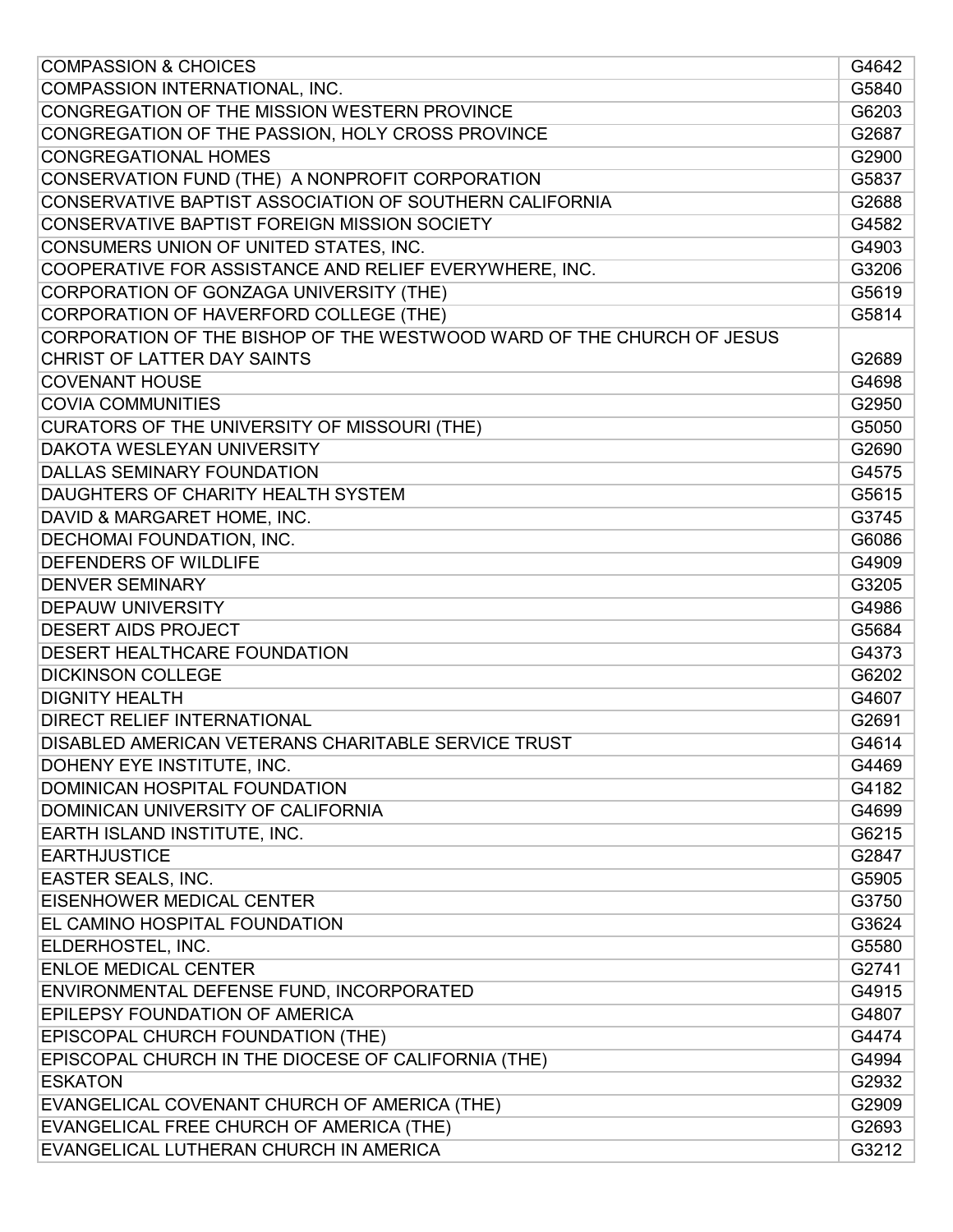| EVANGELICAL LUTHERAN GOOD SAMARITAN SOCIETY (THE)                        | G3111 |
|--------------------------------------------------------------------------|-------|
| <b>FACT FOUNDATION</b>                                                   | G4040 |
| FAR EAST BROADCASTING COMPANY, INC.                                      | G2695 |
| FATHER FLANAGAN'S BOYS' HOME                                             | G2696 |
| FCNL EDUCATION FUND                                                      | G5098 |
| <b>FEEDING AMERICA</b>                                                   | G4818 |
| FEMINIST MAJORITY FOUNDATION                                             | G5008 |
| FIRST BAPTIST CHURCH OF GLENDALE, CALIFORNIA                             | G2697 |
| FIRST CHURCH OF CHRIST, SCIENTIST IN BOSTON, MASSACHUSETTS (THE)         | G2700 |
| FLORIDA INSTITUTE OF TECHNOLOGY, INC.                                    | G6042 |
| <b>FOCUS ON THE FAMILY</b>                                               | G4596 |
| FOOTHILL HEALTH AND EDUCATION FOUNDATION                                 | G3129 |
| FOREST HOME, INC.                                                        | G3635 |
| FOUNDATION AT NEW JERSEY INSTITUTE OF TECHNOLOGY                         | G5747 |
| FOUNDATION FIGHTING BLINDNESS, INC. (THE)                                | G5663 |
| FOUNDATION OF THE STATE UNIVERSITY OF NEW YORK AT BINGHAMTON, INC. (THE) | G5904 |
| <b>FRANCIS W. PARKER SCHOOL</b>                                          | G2959 |
| FRED HUTCHINSON CANCER RESEARCH CENTER                                   | G5748 |
| <b>FRED JORDAN MISSIONS</b>                                              | G2657 |
| FREE METHODIST CHURCH IN SOUTHERN CALIFORNIA (THE)                       | G2784 |
| FREE METHODIST CHURCH OF NORTH AMERICA (THE)                             | G2703 |
| FREEDOM FROM HUNGER FOUNDATION                                           | G2731 |
| <b>FRESNO PACIFIC UNIVERSITY</b>                                         | G2754 |
| FRESNO PHILHARMONIC ASSOCIATION (THE)                                    | G4751 |
| <b>FRESNO REGIONAL FOUNDATION</b>                                        | G5851 |
| FRIARS OF THE ATONEMENT, INC.                                            | G5925 |
| <b>FRIENDS FIDUCIARY CORPORATION</b>                                     | G5073 |
| FRIENDS OF THE CULTURAL CENTER, INC.                                     | G4350 |
| FRIENDS OF THE ISRAEL DEFENSE FORCES                                     | G6297 |
| FRONT PORCH COMMUNITIES FOUNDATION                                       | G4400 |
| FULLER THEOLOGICAL SEMINARY                                              | G2705 |
| FUND FOR AMERICAN STUDIES (THE)                                          | G5156 |
| GENERAL BOARD OF GLOBAL MINISTRIES OF THE UNITED METHODIST CHURCH        | G2809 |
| GENERAL BOARD OF THE CHURCH OF THE NAZARENE                              | G2916 |
| GENERAL CONFERENCE CORPORATION OF SEVENTH-DAY ADVENTISTS                 | G5130 |
| GENERAL COUNCIL OF THE ASSEMBLIES OF GOD (THE)                           | G2829 |
| <b>GEORGE FOX COLLEGE</b>                                                | G2707 |
| <b>GEORGE WASHINGTON UNIVERSITY (THE)</b>                                | G5786 |
| <b>GETTYSBURG COLLEGE</b>                                                | G5980 |
| <b>GIDEONS INTERNATIONAL (THE)</b>                                       | G5717 |
| GIFT FOUNDATION OF ANTELOPE VALLEY HOSPITAL DISTRICT (THE)               | G3800 |
| GIRL SCOUTS OF THE UNITED STATES OF AMERICA                              | G5955 |
| <b>GLENDALE ADVENTIST MEDICAL CENTER</b>                                 | G2708 |
| <b>GOOD SAMARITAN HOSPITAL</b>                                           | G2717 |
| GOODWILL INDUSTRIES OF SOUTHERN CALIFORNIA                               | G2710 |
| <b>GOUCHER COLLEGE</b>                                                   | G5959 |
| GREAT COMMISSION FOUNDATION OF CAMPUS CRUSADE FOR CHRIST, INC. (THE)     | G5040 |
| <b>GREENPEACE FUND, INC.</b>                                             | G4741 |
| <b>GUEST HOUSE, INC.</b>                                                 | G4827 |
|                                                                          |       |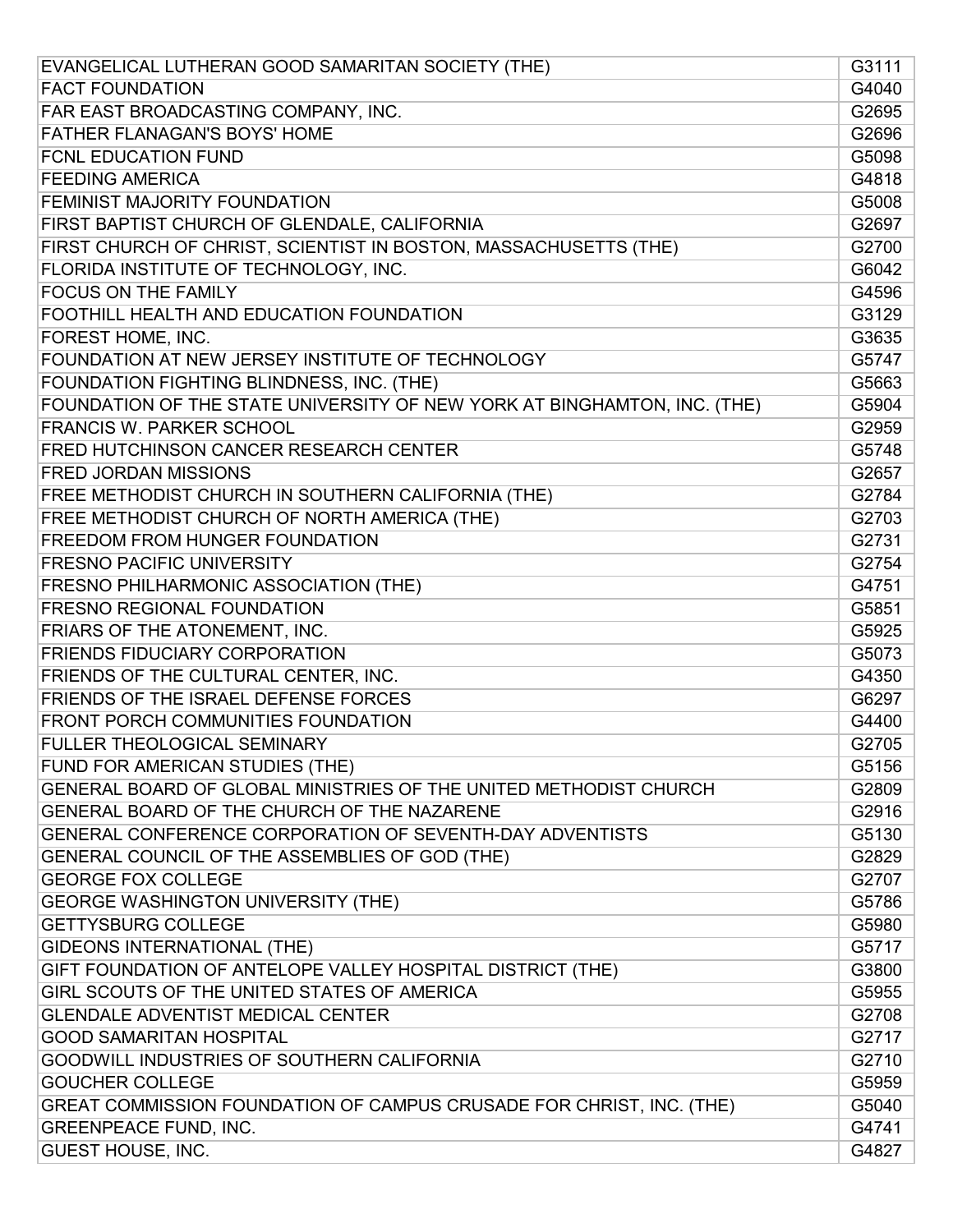| GUIDE DOG FOUNDATION FOR THE BLIND, INC.                                 | G5009 |
|--------------------------------------------------------------------------|-------|
| GUIDE DOGS FOR THE BLIND, INC.                                           | G4685 |
| <b>GUIDEPOSTS A CHURCH CORPORATION</b>                                   | G2702 |
| GUIDING EYES FOR THE BLIND, INC.                                         | G4881 |
| HABITAT FOR HUMANITY INTERNATIONAL, INC.                                 | G5034 |
| HADASSAH, THE WOMEN'S ZIONIST ORGANIZATION OF AMERICA, INC.              | G4339 |
| HAGGAI INSTITUTE FOR ADVANCED LEADERSHIP TRAINING, INC.                  | G5624 |
| <b>HANNA BOYS CENTER</b>                                                 | G4778 |
| <b>HARVEY MUDD COLLEGE</b>                                               | G2711 |
| <b>HAVEN MINISTRIES</b>                                                  | G2712 |
| <b>HAZEL HAWKINS HOSPITALS FOUNDATION</b>                                | G4289 |
| HEIFER INTERNATIONAL FOUNDATION                                          | G5612 |
| HEMET SAN JACINTO COMMUNITY HEALTH FOUNDATION                            | G4220 |
| HENRY E. HUNTINGTON LIBRARY AND ART GALLERY                              | G3280 |
| <b>HERITAGE FOUNDATION (THE)</b>                                         | G5026 |
| HIAS, INC                                                                | G6207 |
| <b>HOAG HOSPITAL FOUNDATION</b>                                          | G4572 |
| HOAG MEMORIAL HOSPITAL - PRESBYTERIAN (THE)                              | G2715 |
| HOLT INTERNATIONAL CHILDREN'S SERVICES, INC.                             | G4370 |
| HOME MISSIONERS OF AMERICA (THE)                                         | G4828 |
| <b>HOPE COLLEGE</b>                                                      | G3027 |
| <b>HOPE INTERNATIONAL UNIVERSITY</b>                                     | G2753 |
| <b>HOSPICE GIVING FOUNDATION</b>                                         | G4676 |
| HUMAN RIGHTS CAMPAIGN FOUNDATION                                         | G6032 |
| HUMAN RIGHTS WATCH, INC.                                                 | G5934 |
| HUMANE SOCIETY OF THE UNITED STATES (THE)                                | G4617 |
| HUMANGOOD FOUNDATION WEST                                                | G2650 |
| HUMBOLDT AREA FOUNDATION                                                 | G4836 |
| ILLINOIS STATE UNIVERSITY FOUNDATION                                     | G5132 |
| IN DEFENSE OF ANIMALS                                                    | G4796 |
| <b>INFAITH COMMUNITY FOUNDATION</b>                                      | G4936 |
| <b>INITIATIVES OF CHANGE, INC.</b>                                       | G2738 |
| INSTITUTE FOR CREATION RESEARCH (THE)                                    | G4740 |
| <b>INSTITUTE FOR JUSTICE</b>                                             | G5583 |
| INTERCOLLEGIATE STUDIES INSTITUTE, INC.                                  | G4848 |
| INTERNATIONAL CHURCH OF THE FOURSQUARE GOSPEL                            | G4329 |
| INTERNATIONAL FELLOWSHIP OF CHRISTIANS & JEWS, INC.                      | G5924 |
| INTERNATIONAL FOUNDATION OF AMERICAN HISTORICAL SOCIETY OF GERMANS FROM  |       |
| <b>RUSSIA</b>                                                            | G5178 |
| <b>INTERNATIONAL LUTHERAN LAYMEN'S LEAGUE</b>                            | G5041 |
| INTERNATIONAL MYELOMA FOUNDATION                                         | G5833 |
| INTERNATIONAL PLANNED PARENTHOOD FEDERATION - WESTERN HEMISPHERE REGION, |       |
| INC.                                                                     | G5564 |
| INTERNATIONAL RESCUE COMMITTEE, INC.                                     | G4655 |
| <b>ITHACA COLLEGE</b>                                                    | G5923 |
| JANE GOODALL INSTITUTE FOR WILDLIFE RESEARCH, EDUCATION AND CONSERVATION |       |
| (THE)                                                                    | G5570 |
| JAPANESE AMERICAN NATIONAL MUSEUM                                        | G4674 |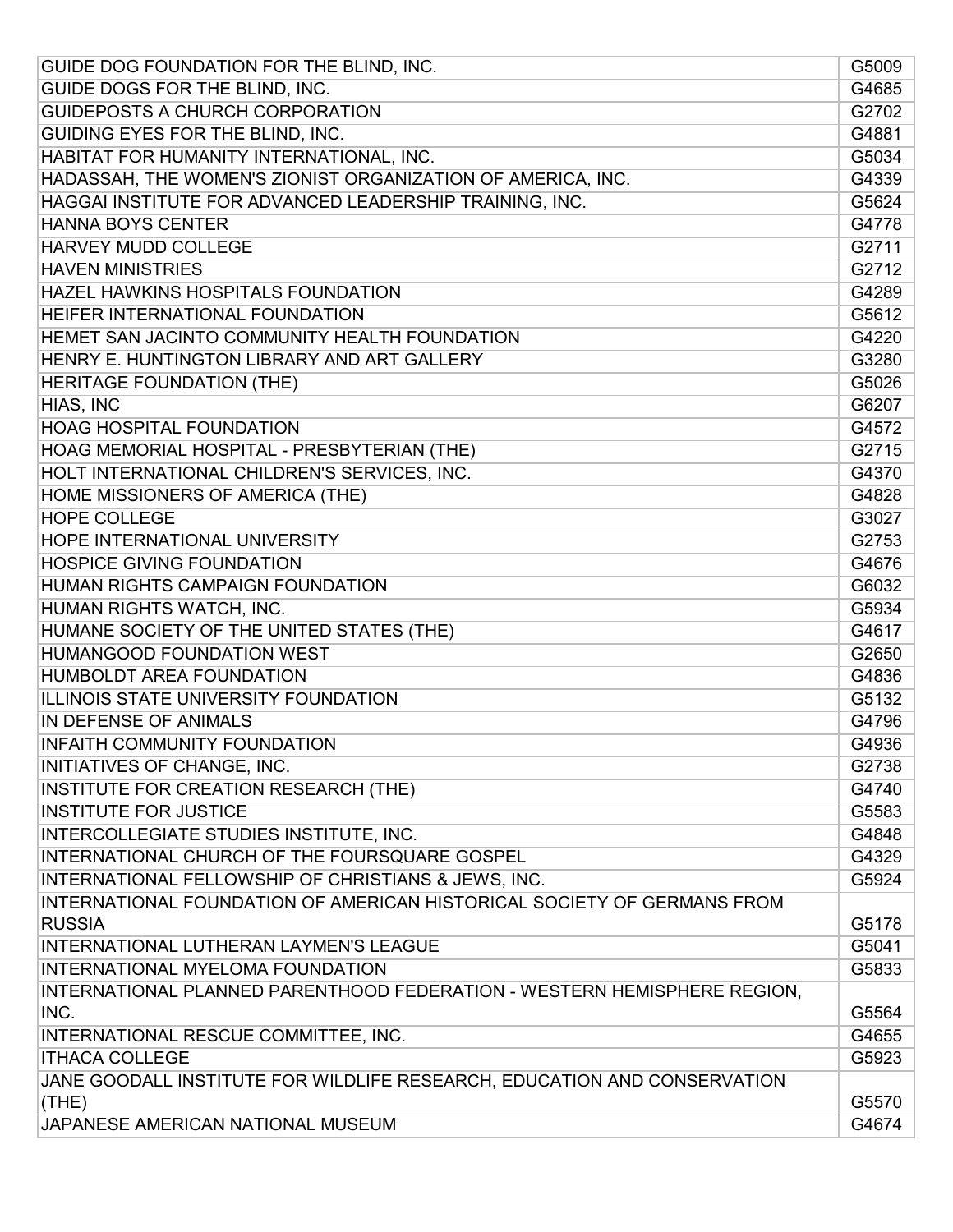| JEWISH COMMUNITY FEDERATION OF SAN FRANCISCO, THE PENINSULA, MARIN AND      |       |
|-----------------------------------------------------------------------------|-------|
| <b>SONOMA COUNTIES</b>                                                      | G4403 |
| JEWISH COMMUNITY FOUNDATION OF SAN DIEGO                                    | G4846 |
| JEWISH COMMUNITY FOUNDATION OF THE JEWISH FEDERATION-COUNCIL OF GREATER LOS |       |
| <b>ANGELES</b>                                                              | G4368 |
| JEWISH FAMILY AND CHILDREN'S SERVICES                                       | G4707 |
| JEWISH HOME FOR THE AGING                                                   | G4299 |
| JEWISH NATIONAL FUND (KEREN KAYEMETH LEISRAEL) INC.                         | G4743 |
| <b>JEWS FOR JESUS</b>                                                       | G3215 |
| <b>JIMMY SWAGGART MINISTRIES</b>                                            | G2720 |
| <b>JOHN BROWN UNIVERSITY</b>                                                | G2830 |
| <b>JOHN MUIR HEALTH</b>                                                     | G5737 |
| JOHNS HOPKINS UNIVERSITY (THE)                                              | G5596 |
| JUDICIAL WATCH, INC.                                                        | G5131 |
| <b>JUNIOR BLIND OF AMERICA</b>                                              | G4675 |
| JUVENILE DIABETES RESEARCH FOUNDATION INTERNATIONAL                         | G4872 |
| KANSAS STATE UNIVERSITY FOUNDATION (THE)                                    | G5609 |
| KANSAS UNIVERSITY ENDOWMENT ASSOCIATION (THE)                               | G4548 |
| KAWEAH DELTA HOSPITAL FOUNDATION                                            | G5102 |
| <b>KEIRO SERVICES</b>                                                       | G5680 |
| <b>KQED INC.</b>                                                            | G4605 |
| <b>LAFAYETTE COLLEGE</b>                                                    | G5118 |
| LAKE AVENUE CONGREGATIONAL CHURCH OF PASADENA                               | G2723 |
| LAMBDA LEGAL DEFENSE & EDUCATION FUND, INC.                                 | G5592 |
| LEGION OF CHRIST INCORPORATED (THE)                                         | G5035 |
| <b>LEHIGH UNIVERSITY</b>                                                    | G5086 |
| LELAND STANFORD JUNIOR UNIVERSITY                                           | G2824 |
| LEROY HAYNES CENTER FOR CHILDREN AND FAMILY SERVICES, INC.                  | G4421 |
| LEUKEMIA & LYMPHOMA SOCIETY, INC. (THE)                                     | G4779 |
| <b>LEWIS &amp; CLARK COLLEGE</b>                                            | G5018 |
| LIONS CLUBS INTERNATIONAL FOUNDATION                                        | G5711 |
| <b>LOMA LINDA UNIVERSITY</b>                                                | G2724 |
| <b>LONGYEAR FOUNDATION</b>                                                  | G5613 |
| LOS ANGELES BIOMEDICAL RESEARCH INSTITUTE AT HARBOR-UCLA MEDICAL CENTER     | G4862 |
| LOS ANGELES CITY COLLEGE FOUNDATION                                         | G4651 |
| LOS ANGELES COUNTY MUSEUM OF NATURAL HISTORY FOUNDATON                      | G4935 |
| LOS ANGELES GAY AND LESBIAN COMMUNITY SERVICES CENTER (THE)                 | G3621 |
| <b>LOS ANGELES MISSION (THE)</b>                                            | G4298 |
| LOS ANGELES ORTHOPAEDIC FOUNDATION                                          | G2832 |
| LOS ANGELES REGIONAL FOODBANK                                               | G5085 |
| LOYOLA MARYMOUNT UNIVERSITY                                                 | G2726 |
| LUCILE SALTER PACKARD CHILDREN'S HOSPITAL AT STANFORD                       | G4326 |
| LUTHERAN CHURCH-MISSOURI SYNOD FOUNDATION (THE)                             | G3723 |
| LUTHERAN UNIVERSITY ASSOCIATION, INC. (THE)                                 | G4547 |
| <b>MACALESTER COLLEGE</b>                                                   | G5848 |
| MAKE-A-WISH FOUNDATION OF AMERICA                                           | G5821 |
| <b>MAP INTERNATIONAL</b>                                                    | G5732 |
| MARCH OF DIMES BIRTH DEFECTS FOUNDATION                                     | G4863 |
|                                                                             |       |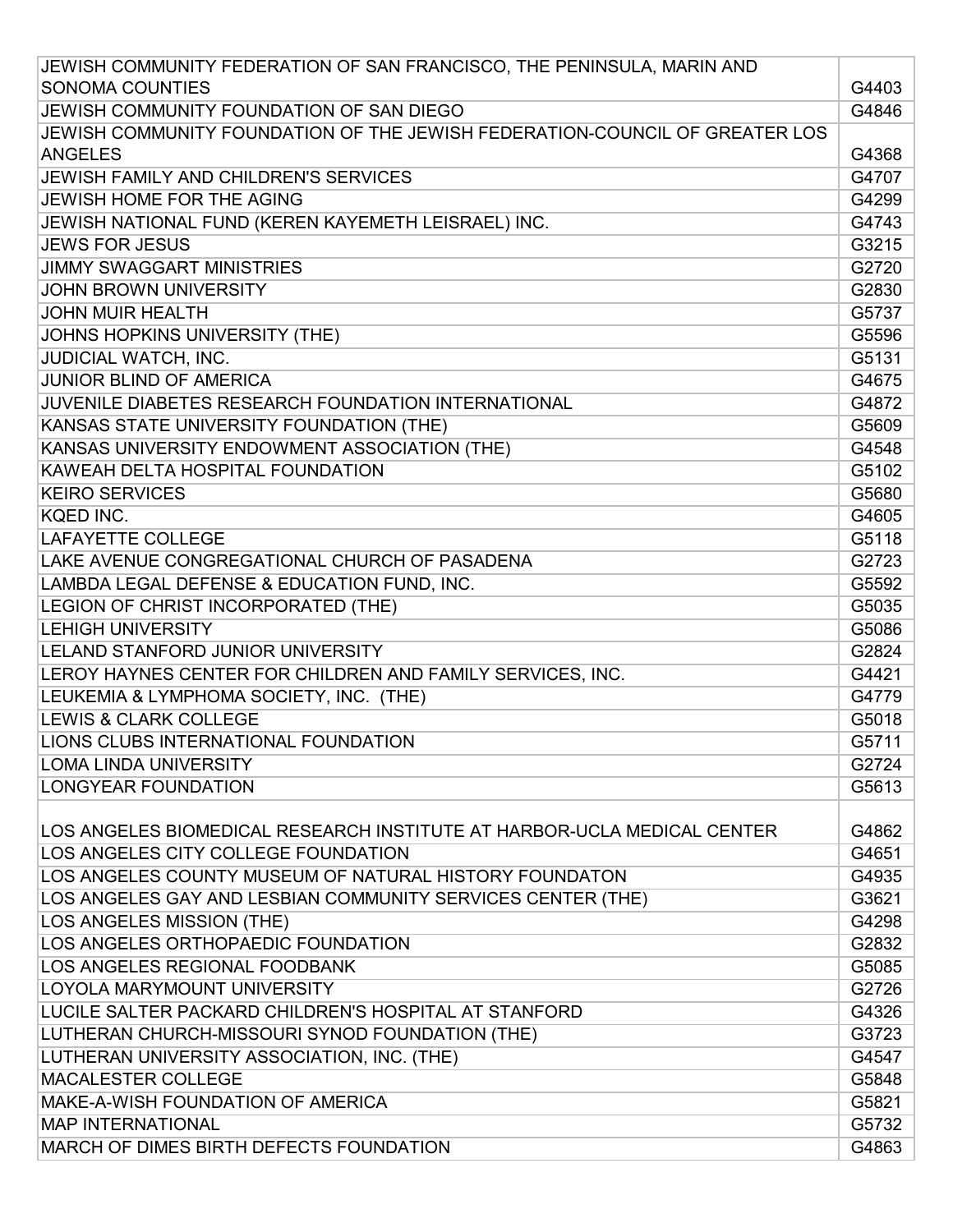| MARIANIST PROVINCE OF THE PACIFIC                                             | G2729 |
|-------------------------------------------------------------------------------|-------|
| MARIN GENERAL HOSPITAL FOUNDATION                                             | G6300 |
| MARINE CORPS SCHOLARSHIP FOUNDATION, INC.                                     | G6111 |
| MARITIME MUSEUM ASSOCIATION OF SAN DIEGO                                      | G4871 |
| <b>MARLBOROUGH SCHOOL</b>                                                     | G4911 |
| MARYKNOLL SISTERS OF ST. DOMINIC, INC.                                        | G5155 |
| MARYMOUNT CALIFORNIA UNIVERSITY                                               | G4619 |
| MASONIC HOMES OF CALIFORNIA                                                   | G2730 |
| <b>MASTER'S COLLEGE (THE)</b>                                                 | G2725 |
| MAYO FOUNDATION FOR MEDICAL EDUCATION AND RESEARCH                            | G4739 |
| MEDECINS SANS FRONTIERES U.S.A., INC.                                         | G5043 |
| <b>MEDIA RESEARCH CENTER</b>                                                  | G4764 |
| MEMORIAL MEDICAL CENTER FOUNDATION                                            | G2732 |
| MEMORIAL SLOAN-KETTERING CANCER CENTER                                        | G4531 |
| <b>MENNONITE BRETHREN FOUNDATION</b>                                          | G4738 |
| <b>MERCY CORPS</b>                                                            | G4964 |
| <b>MERCY FOUNDATION</b>                                                       | G2733 |
| METROPOLITAN MUSEUM OF ART (THE)                                              | G4639 |
| <b>MICHIGAN TECH FUND</b>                                                     | G4980 |
| MILITARY OFFICERS ASSOCIATION OF AMERICA SCHOLARSHIP FUND                     | G5677 |
| <b>MILLS COLLEGE</b>                                                          | G2734 |
| MILLS-PENINSULA HOSPITAL FOUNDATION                                           | G3058 |
| MISSIONARY AVIATION FELLOWSHIP                                                | G2735 |
| <b>MONTAGE HEALTH</b>                                                         | G3748 |
| MONTEREY BAY AQUARIUM FOUNDATION (THE)                                        | G4708 |
| MOODY BIBLE INSTITUTE OF CHICAGO                                              | G2737 |
| MORRIS ANIMAL FOUNDATION                                                      | G4770 |
| MORRIS CERULLO WORLD EVANGELISM                                               | G2810 |
| MOTION PICTURE AND TELEVISION FUND                                            | G4567 |
| MOUNT HERMON ASSOCIATION, INCORPORATED                                        | G2739 |
| MOUNT ST. MARY'S COLLEGE                                                      | G2740 |
| MOUNT VERNON LADIES' ASSOCIATION OF THE UNION (THE)                           | G6216 |
| MULTNOMAH UNIVERSITY                                                          | G4937 |
| MUSCULAR DYSTROPHY ASSOCATION, INC.                                           | G5597 |
| <b>MUSEUM ASSOCIATES</b>                                                      | G4406 |
| MUSEUM OF CONTEMPORARY ART (THE)                                              | G4963 |
| MUSIC CENTER FOUNDATION (THE)                                                 | G4387 |
| NARAL PRO-CHOICE AMERICA FOUNDATION                                           | G4995 |
| NARRAMORE CHRISTIAN FOUNDATION                                                | G2742 |
| NATIONAL ACADEMY OF SCIENCES                                                  | G4288 |
| NATIONAL ARBOR DAY FOUNDATION                                                 | G4710 |
| NATIONAL AUDUBON SOCIETY                                                      | G4849 |
| NATIONAL BENEVOLENT ASSOCIATION OF THE CHRISTIAN CHURCH (DISCIPLES OF CHRIST) |       |
| (THE)                                                                         | G2743 |
| NATIONAL CATHOLIC COMMUNITY FOUNDATION                                        | G6084 |
| NATIONAL CHRISTIAN CHARITABLE FOUNDATION, INC.                                | G4788 |
| NATIONAL FOUNDATION FOR CANCER RESEARCH, INC.                                 | G4785 |
| NATIONAL GEOGRAPHIC SOCIETY                                                   | G5601 |
| NATIONAL GIFT ANNUITY FOUNDATION                                              | G5582 |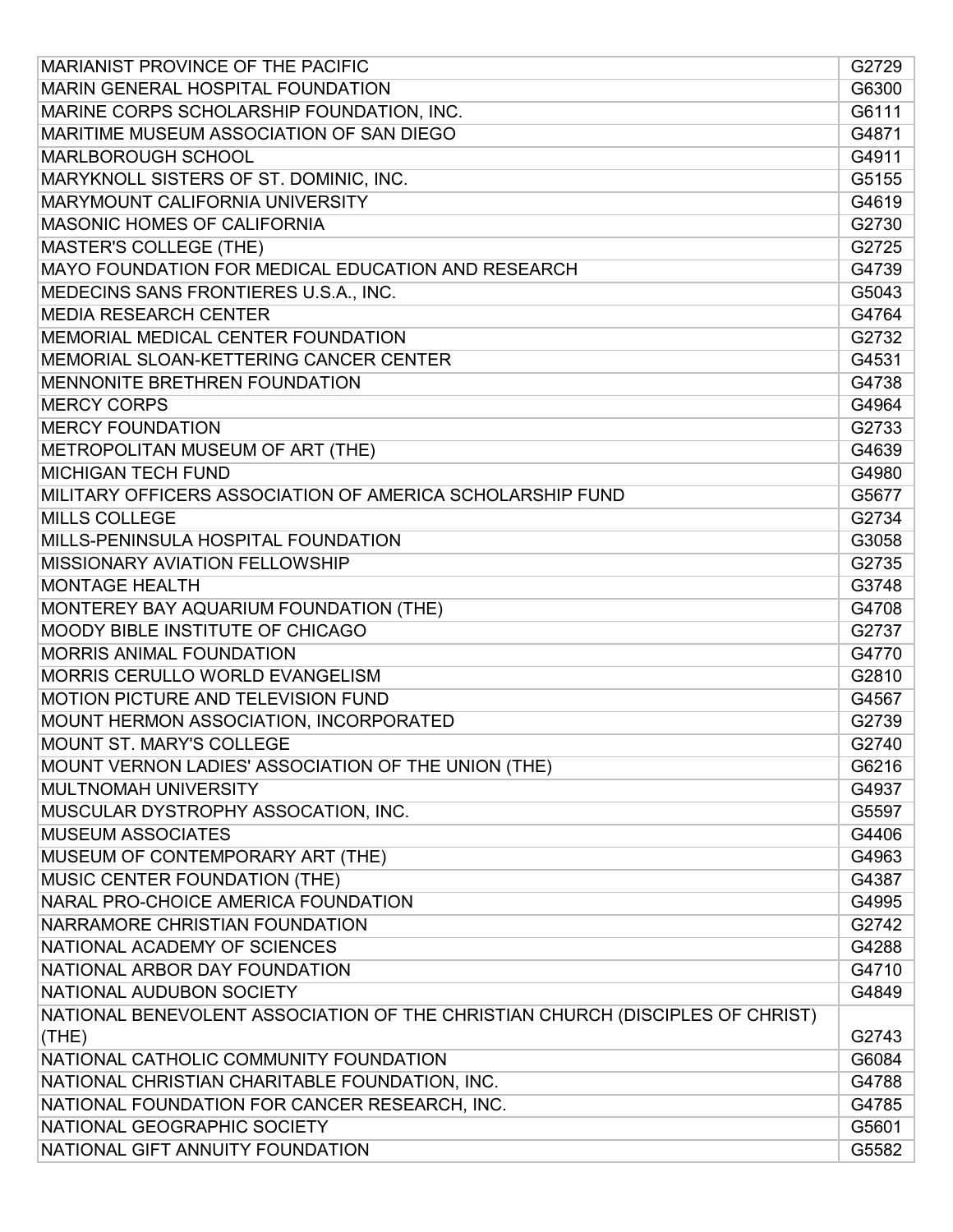| NATIONAL JEWISH HEALTH                                               | G4657 |
|----------------------------------------------------------------------|-------|
| NATIONAL KIDNEY FOUNDATION                                           | G4507 |
| NATIONAL LEGAL AND POLICY CENTER (THE)                               | G5656 |
| NATIONAL MULTIPLE SCLEROSIS SOCIETY                                  | G4398 |
| NATIONAL PARK FOUNDATION                                             | G6229 |
| NATIONAL PARKS CONSERVATION ASSOCIATION                              | G4535 |
| NATIONAL SPIRITUAL ASSEMBLY OF THE BAHA'IS OF THE UNITED STATES      | G4806 |
| NATIONAL WILDLIFE FEDERATION                                         | G3265 |
| NATURE CONSERVANCY (THE)                                             | G4742 |
| <b>NAVIGATORS (THE)</b>                                              | G2745 |
| NAVY-MARINE CORPS RELIEF SOCIETY                                     | G5170 |
| NORTHBAY HEALTHCARE FOUNDATION                                       | G5678 |
| NORTHEASTERN UNIVERSITY                                              | G5912 |
| NORTHERN CALIFORNIA CONFERENCE OF SEVENTH-DAY ADVENTISTS             | G2746 |
| NORTHERN CALIFORNIA CONFERENCE OF UNITED CHURCH OF CHRIST            | G2747 |
| NORTHWESTERN UNIVERSITY                                              | G6043 |
| NRA FOUNDATION, INC. (THE)                                           | G5112 |
| O.C. INTERNATIONAL, INC.                                             | G2752 |
| <b>OBERLIN COLLEGE</b>                                               | G5087 |
| <b>OCCIDENTAL COLLEGE</b>                                            | G2748 |
| OCEAN CONSERVANCY, INC.                                              | G4991 |
| OHIO STATE UNIVERSITY FOUNDATION (THE)                               | G6058 |
| OHIO UNIVERSITY FOUNDATION (THE)                                     | G5625 |
| OHIO WESLEYAN UNIVERSITY                                             | G2749 |
| OLIVE CREST TREATMENT CENTERS, INC.                                  | G4736 |
| OLIVET NAZARENE UNIVERSITY FOUNDATION                                | G5620 |
| <b>OMAHA HOME FOR BOYS</b>                                           | G5745 |
| OMS INTERNATIONAL, INC                                               | G2750 |
| OPEN DOORS WITH BROTHER ANDREW, INC.                                 | G3714 |
| ORAL ROBERTS EVANGELISTIC ASSOCIATION, INC.                          | G2751 |
| ORANGE COUNTY COMMUNITY FOUNDATION                                   | G4873 |
| ORANGE COUNTY MUSEUM OF ART                                          | G4633 |
| ORANGE COUNTY PERFORMING ARTS CENTER                                 | G4608 |
| OREGON SHAKESPEARE FESTIVAL ENDOWMENT FUND                           | G4180 |
| OREGON STATE UNIVERSITY FOUNDATION                                   | G5629 |
| PACIFIC DISTRICT CONFERENCE OF MENNONITE BRETHREN CHURCHES           | G2756 |
| PACIFIC LEGAL FOUNDATION                                             | G5868 |
| PACIFIC SCHOOL OF RELIGION                                           | G2758 |
| PACIFIC SYMPHONY                                                     | G4802 |
| PACIFIC UNION CONFERENCE OF SEVENTH-DAY ADVENTISTS                   | G2755 |
| PALM SPRINGS ART MUSEUM, INC.                                        | G5593 |
| PALO ALTO MEDICAL FOUNDATION FOR HEALTH CARE, RESEARCH AND EDUCATION | G2894 |
| PALOMAR POMERADO HEALTH FOUNDATION                                   | G4784 |
| PARTNERS IN HEALTH, A NONPROFIT CORPORATION                          | G6073 |
| PARTNERS INTERNATIONAL                                               | G2682 |
| PASADENA CHRISTIAN SCHOOL, INC                                       | G2759 |
| PASADENA COMMUNITY FOUNDATION                                        | G6015 |
| PASADENA HOSPITAL ASSOCIATION, LTD.                                  | G4285 |
| PBS FOUNDATION                                                       | G6221 |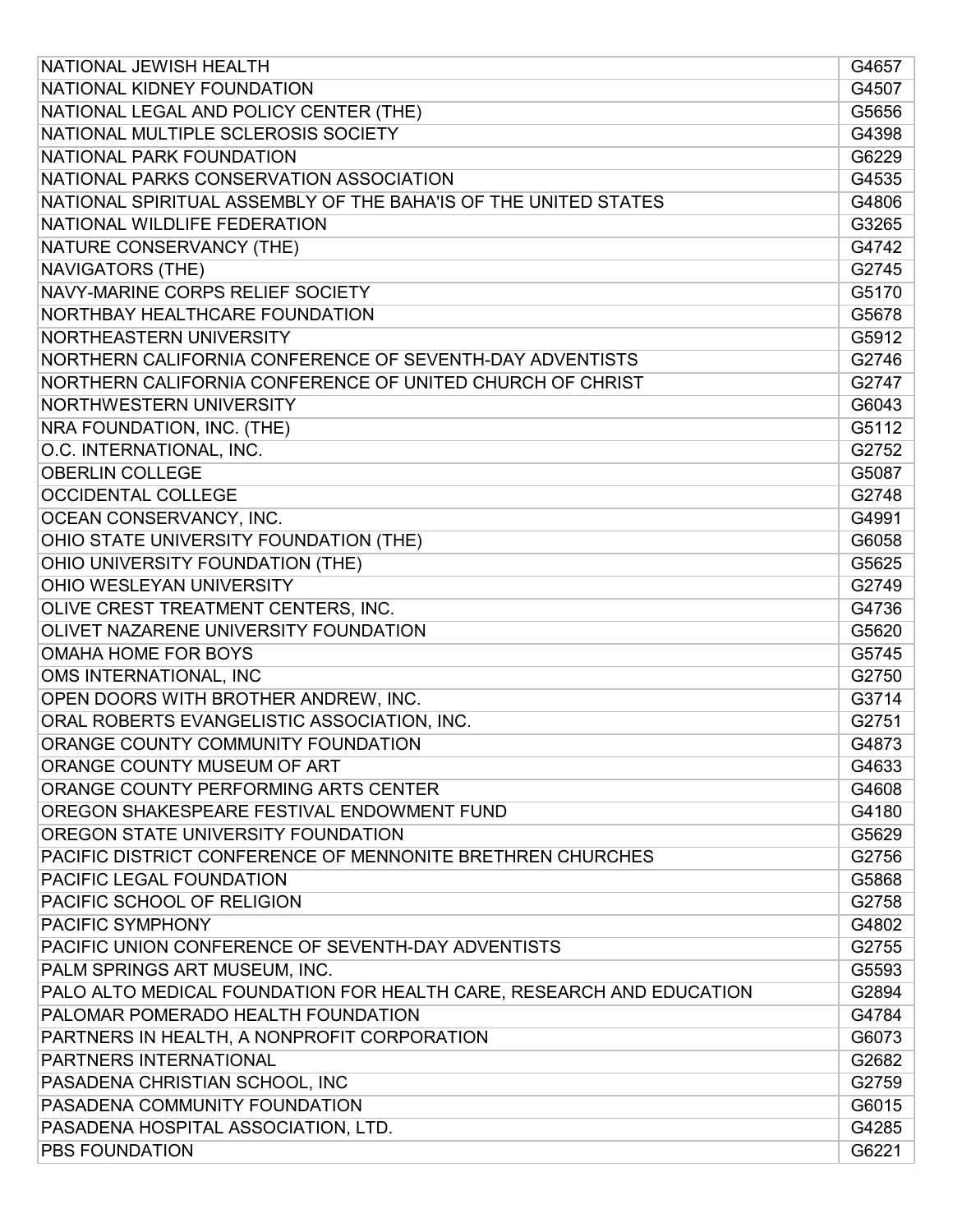| PEOPLE FOR THE ETHICAL TREATMENT OF ANIMALS, INC.                      | G5135 |
|------------------------------------------------------------------------|-------|
| PEPPERDINE UNIVERSITY                                                  | G2761 |
| PHYSICIANS COMMITTEE FOR RESPONSIBLE MEDICINE, INC.                    | G5616 |
| PILGRIM PLACE IN CLAREMONT                                             | G2762 |
| <b>PITZER COLLEGE</b>                                                  | G4382 |
| PLAN INTERNATIONAL USA, INC.                                           | G5683 |
| PLANNED PARENTHOOD CALIFORNIA CENTRAL COAST                            | G3231 |
| PLANNED PARENTHOOD FEDERATION OF AMERICA, INC.                         | G4632 |
| POCKET TESTAMENT LEAGUE, INC. (THE)                                    | G2835 |
| POINT LOMA COLLEGE                                                     | G2760 |
| POMONA COLLEGE                                                         | G2763 |
| POPULATION CONNECTION                                                  | G5970 |
| PRESBYTERIAN CHURCH (U.S.A.) FOUNDATION                                | G2793 |
| PRESBYTERIAN INTERCOMMUNITY HOSPITAL, INC.                             | G2764 |
| PRESIDENT AND BOARD OF TRUSTEES OF SANTA CLARA COLLEGE                 | G2765 |
| PRESIDENT AND FELLOWS OF MIDDLEBURY COLLEGE (THE)                      | G5751 |
| PRIESTLY FRATERNITY OF ST PETER, INC.                                  | G4939 |
| PROJECT HOPE-THE PEOPLE-TO-PEOPLE HEALTH FOUNDATION, INC.              | G5006 |
| PROVIDENCE HEALTH & SERVICES FOUNDATION/SAN FERNANDO AND SANTA CLARITA |       |
| <b>VALLEYS SERVICE AREAS</b>                                           | G2913 |
| PROVIDENCE HEALTH SYSTEM - SOUTHERN CALIFORNIA                         | G5144 |
| PROVIDENCE LITTLE COMPANY OF MARY FOUNDATION                           | G5052 |
| PUBLIC CITIZEN FOUNDATION, INC.                                        | G4938 |
| PURDUE RESEARCH FOUNDATION                                             | G4895 |
| QUIET HOUR, INCORPORATED (THE)                                         | G3749 |
| RADY CHILDREN'S HOSPITAL AND HEALTH CENTER                             | G4661 |
| REDLANDS COMMUNITY HOSPITAL FOUNDATION                                 | G2912 |
| REDWOOD CHRISTIAN SCHOOLS                                              | G3239 |
| <b>REED INSTITUTE (THE)</b>                                            | G4900 |
| REGENTS OF THE UNIVERSITY OF CALIFORNIA (THE)                          | G3348 |
| REGENTS OF THE UNIVERSITY OF MICHIGAN                                  | G4755 |
| REORGANIZED CHURCH OF JESUS CHRIST OF LATTER DAY SAINTS                | G4733 |
| RIDEOUT HOSPITAL FOUNDATION, INC.                                      | G2767 |
| RIVERSIDE COMMUNITY COLLEGE FOUNDATION                                 | G4534 |
| RIVERSIDE COMMUNITY HEALTH FOUNDATION                                  | G3219 |
| ROBERT F. KENNEDY MEDICAL CENTER                                       | G2713 |
| ROCKY MOUNTAIN ELK FOUNDATION, INC.                                    | G4950 |
| ROMAN CATHOLIC ARCHBISHOP OF LOS ANGELES (THE)                         | G2768 |
| ROMAN CATHOLIC BISHOP OF SACRAMENTO                                    | G5650 |
| ROMAN CATHOLIC BISHOP OF SAN DIEGO                                     | G2769 |
| ROMAN CATHOLIC BISHOP OF SAN JOSE (THE)                                | G4951 |
| RONALD REAGAN PRESIDENTIAL FOUNDATION (THE)                            | G5581 |
| ROTARY FOUNDATION OF ROTARY INTERNATIONAL (THE)                        | G6143 |
| SACRAMENTO REGIONAL FOUNDATION                                         | G4835 |
| SADDLEBACK MEMORIAL FOUNDATION                                         | G2983 |
| SAINT FRANCIS FOUNDATION                                               | G4564 |
| SAINT JOHN'S HOSPITAL AND HEALTH CENTER FOUNDATION                     | G3007 |
| SAINT MARY'S COLLEGE OF CALIFORNIA                                     | G4877 |
| SALINAS VALLEY MEMORIAL HOSPITAL FOUNDATION                            | G4858 |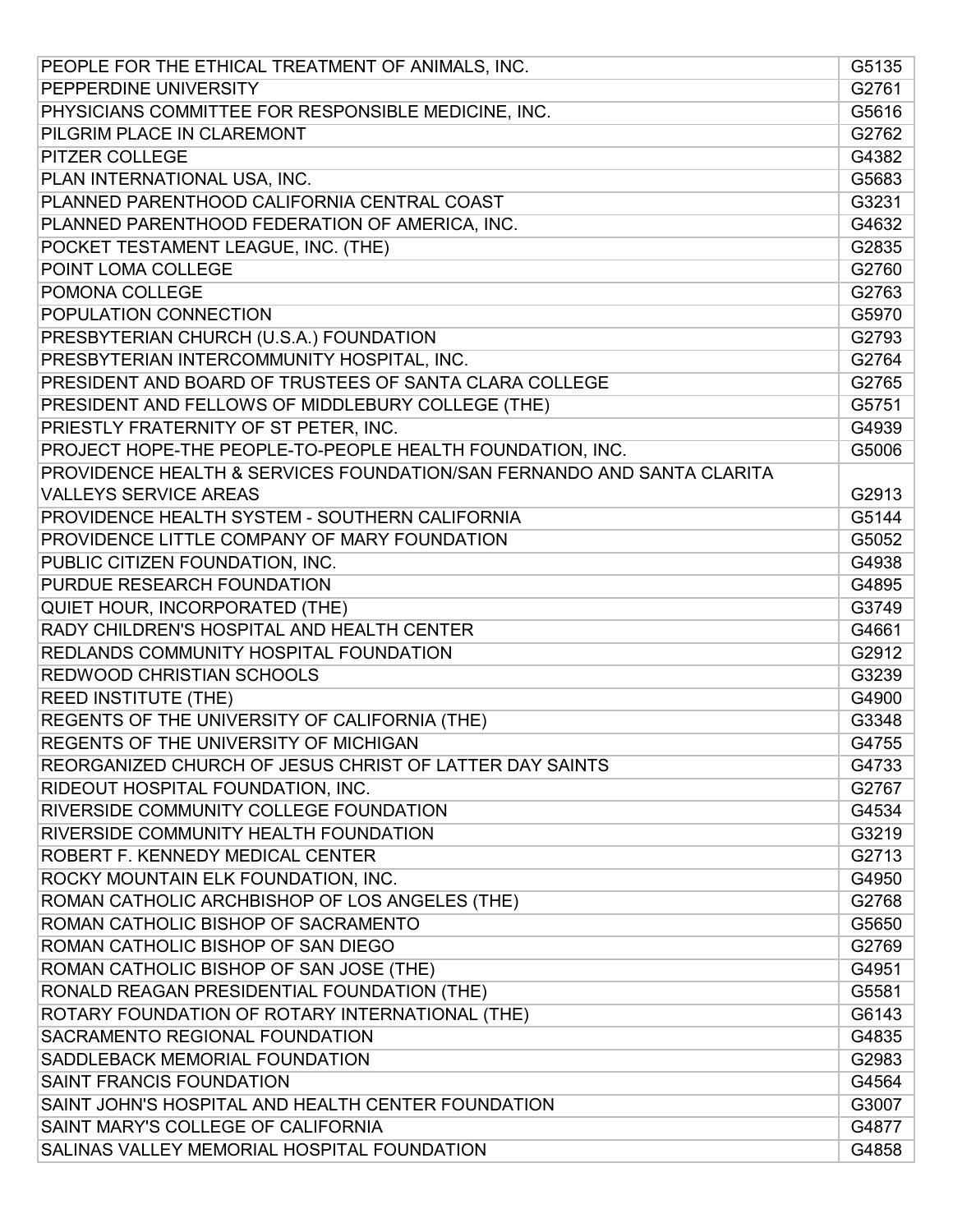| SALK INSTITUTE FOR BIOLOGICAL STUDIES (THE)                   | G4538 |
|---------------------------------------------------------------|-------|
| <b>SALVATION ARMY (THE)</b>                                   | G2771 |
| <b>SAMARITAN'S PURSE</b>                                      | G4798 |
| SAN DIEGO COUNCIL, NAVY LEAGUE OF THE UNITED STATES           | G2908 |
| <b>SAN DIEGO FOUNDATION</b>                                   | G4808 |
| SAN DIEGO HOSPICE FOUNDATION, INC.                            | G4752 |
| SAN DIEGO HOSPITAL ASSOCIATION                                | G2772 |
| SAN DIEGO HUMANE SOCIETY & S.P.C.A.                           | G5909 |
| <b>SAN DIEGO MUSEUM OF ART</b>                                | G3580 |
| SAN DIEGO OPERA ASSOCIATION                                   | G4644 |
| SAN FRANCISCO BALLET ENDOWMENT FOUNDATION                     | G5074 |
| SAN FRANCISCO FOUNDATION (THE)                                | G4837 |
| <b>SAN FRANCISCO SYMPHONY</b>                                 | G4803 |
| SAN FRANCISCO THEOLOGICAL SEMINARY                            | G2773 |
| SAN LUIS OBISPO COUNTY COMMUNITY FOUNDATION, INC.             | G5600 |
| SANSUM DIABETES RESEARCH INSTITUTE                            | G2776 |
| SANTA BARBARA COTTAGE HOSPITAL FOUNDATION                     | G4902 |
| SANTA BARBARA FOUNDATION                                      | G4726 |
| SANTA BARBARA MUSEUM OF ART                                   | G3096 |
| SANTA BARBARA MUSEUM OF NATURAL HISTORY                       | G6148 |
| <b>SARAH LAWRENCE COLLEGE</b>                                 | G5623 |
| SAVE THE CHILDREN FEDERATION, INC.                            | G4896 |
| SCHOOLS OF THE SACRED HEART - SAN FRANCISCO                   | G4680 |
| SCOTTISH RITE FOUNDATION, SOUTHERN JURISDICTION, U.S.A., INC. | G3610 |
| <b>SCRIPPS COLLEGE</b>                                        | G2778 |
| <b>SCRIPPS HEALTH</b>                                         | G4549 |
| <b>SCRIPPS RESEARCH INSTITUTE (THE)</b>                       | G4624 |
| <b>SEATTLE UNIVERSITY</b>                                     | G5100 |
| <b>SEND INTERNATIONAL</b>                                     | G4753 |
| <b>SHARP HEALTHCARE FOUNDATION</b>                            | G2844 |
| SHRINERS HOSPITALS FOR CHILDREN                               | G3237 |
| SIERRA CLUB FOUNDATION (THE)                                  | G2846 |
| SIERRA VIEW HOMES, INC.                                       | G2863 |
| SILICON VALLEY COMMUNITY FOUNDATION                           | G5598 |
| <b>SIMPSON UNIVERSITY</b>                                     | G2779 |
| SOCIETY FOR CHRISTIAN INSTRUCTION OF RIPON, CALIFORNIA (THE)  | G2780 |
| SOROPTIMIST INTERNATIONAL OF THE AMERICAS, INC.               | G4993 |
| SOUTH COAST MEDICAL CENTER                                    | G2781 |
| SOUTH COAST REPERTORY, INCORPORATED                           | G3127 |
| SOUTH COUNTY SENIOR SERVICES, INC.                            | G4652 |
| SOUTHEASTERN CALIFORNIA CONFERENCE OF SEVENTH-DAY ADVENTISTS  | G2782 |
| SOUTHERN CALIFORNIA COLLEGE OF OPTOMETRY                      | G2787 |
| SOUTHERN CALIFORNIA CONFERENCE OF SEVENTH-DAY ADVENTISTS      | G2785 |
| SOUTHERN CALIFORNIA PRESBYTERIAN HOMES                        | G4372 |
| SOUTHERN POVERTY LAW CENTER, INC.                             | G4355 |
| ST. ANNE'S MATERNITY HOME                                     | G4402 |
| ST. COLUMBAN'S FOREIGN MISSION SOCIETY                        | G4557 |
| ST. EDWARD'S UNIVERSITY, INC                                  | G5651 |
| ST. HELENA HOSPITAL AND HEALTH CENTER                         | G3133 |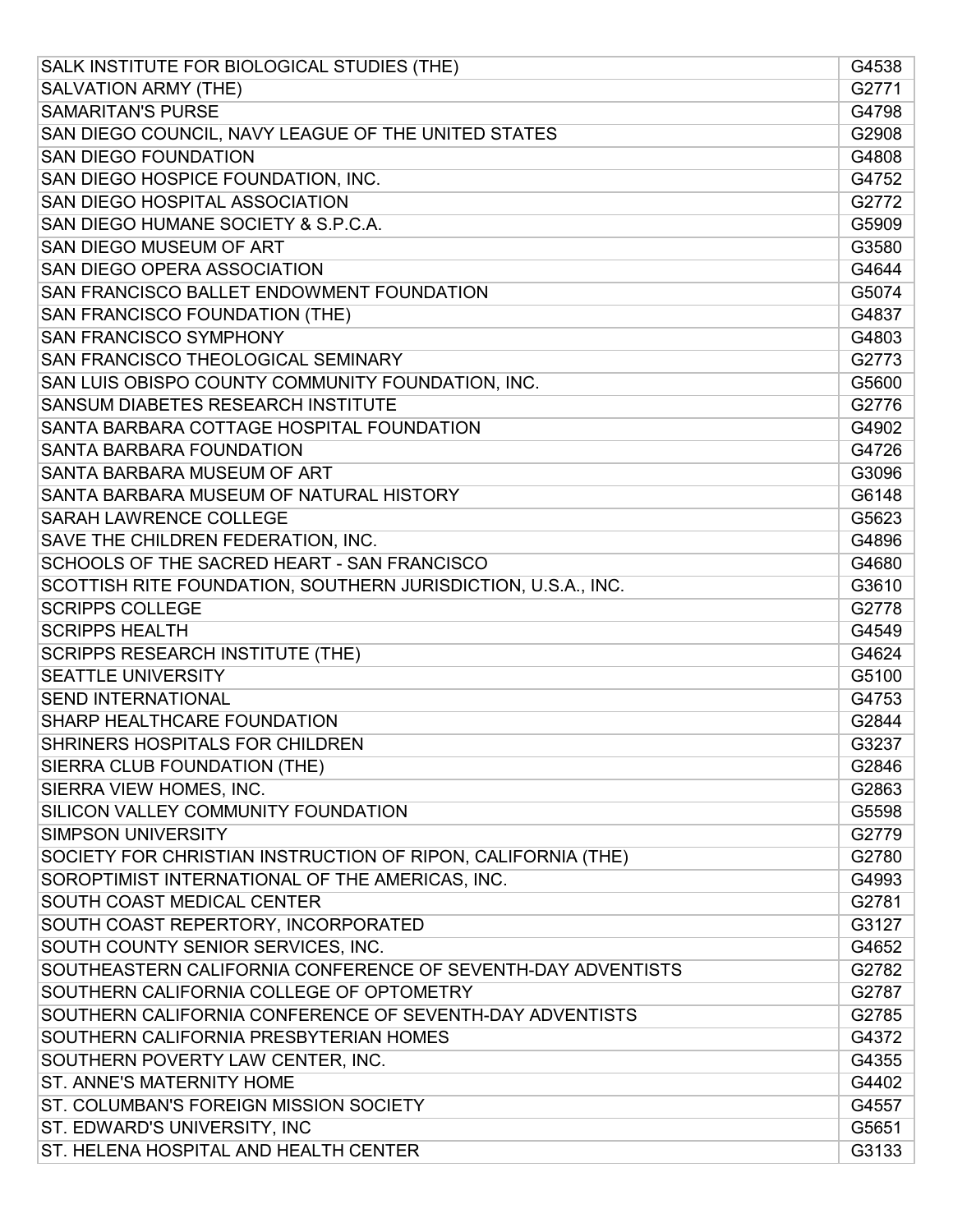| <b>ST. JOHN'S UNIVERSITY</b>                                   | G5825 |
|----------------------------------------------------------------|-------|
| ST. JOSEPH HOSPITAL OF ORANGE                                  | G2770 |
| <b>SUTTER HEALTH</b>                                           | G3736 |
| SWARTHMORE COLLEGE                                             | G6096 |
| SYNOD OF SOUTHERN CALIFORNIA AND HAWAII                        | G2789 |
| TEACHERS COLLEGE, COLUMBIA UNIVERSITY                          | G4990 |
| TEACHERS INSURANCE AND ANNUITY ASSOCIATION OF AMERICA          | G2790 |
| <b>TEXAS A&amp;M FOUNDATION</b>                                | G6028 |
| THE BETTY FORD CENTER                                          | G4949 |
| <b>THOMAS AQUINAS COLLEGE</b>                                  | G4822 |
| THREE ANGELS BROADCASTING NETWORK, INC.                        | G4542 |
| TORRANCE MEMORIAL MEDICAL CENTER HEALTH CARE FOUNDATION        | G4852 |
| <b>TRANS WORLD RADIO</b>                                       | G5116 |
| TRINITY CHRISTIAN CENTER OF SANTA ANA, INC.                    | G4281 |
| TRUMAN STATE UNIVERSITY FOUNDATION                             | G5089 |
| TRUST FOR PUBLIC LAND (THE)                                    | G4367 |
| TRUSTEES OF DARTMOUTH COLLEGE                                  | G5088 |
| TRUSTEES OF PEDDIE SCHOOL (THE)                                | G5687 |
| <b>TRUSTEES OF PRINCETON UNIVERSITY (THE)</b>                  | G4615 |
| TRUSTEES OF THE HAMLINE UNIVERSITY OF MINNESOTA                | G5979 |
| TRUSTEES OF THE LAWRENCEVILLE SCHOOL (THE)                     | G6002 |
| TRUSTEES OF THE UNIVERSITY OF PENNSYLVANIA (THE)               | G4854 |
| TRUSTEES OF TRINITY COLLEGE (THE)                              | G6299 |
| <b>TRUSTEES OF TUFTS COLLEGE</b>                               | G5027 |
| TRUSTEES OF UNION COLLEGE                                      | G4800 |
| TRUSTEES OF WHEATON COLLEGE                                    | G2804 |
| TUBEROUS SCLEROSIS ALLIANCE ENDOWMENT FUND                     | G5679 |
| <b>U.C. SAN DIEGO FOUNDATION</b>                               | G3232 |
| <b>UCLA FOUNDATION (THE)</b>                                   | G2996 |
| <b>UNBOUND</b>                                                 | G5716 |
| UNION OF CONCERNED SCIENTISTS, INC.                            | G5826 |
| <b>UNION RESCUE MISSION</b>                                    | G3210 |
| UNITED CHURCH OF RELIGIOUS SCIENCE                             | G2842 |
| UNITED STATES FUND FOR UNICEF                                  | G5908 |
| UNITED STATES INTERNATIONAL UNIVERSITY                         | G2794 |
| UNITED STATES NAVAL ACADEMY FOUNDATION, INC.                   | G4996 |
| UNITED WAY OF AMERICA                                          | G4786 |
| UNITED WAY OF SANTA BARBARA COUNTY, INC.                       | G2964 |
| UNITED WAY, INC.                                               | G4682 |
| UNIVERSITY FOUNDATION CALIFORNIA STATE UNIVERSITY, CHICO (THE) | G2795 |
| UNIVERSITY OF ARIZONA FOUNDATION                               | G5078 |
| UNIVERSITY OF ARKANSAS FOUNDATION, INC.                        | G5897 |
| UNIVERSITY OF CALIFORNIA SAN FRANCISCO                         | G3042 |
| UNIVERSITY OF CALIFORNIA, BERKELEY FOUNDATION                  | G2796 |
| UNIVERSITY OF CHICAGO (THE)                                    | G5166 |
| UNIVERSITY OF CINCINNATI FOUNDATION (THE)                      | G5063 |
| UNIVERSITY OF COLORADO FOUNDATION                              | G5177 |
| UNIVERSITY OF CONNECTICUT FOUNDATION, INCORPORATED (THE)       | G5033 |
| UNIVERSITY OF DAYTON                                           | G5051 |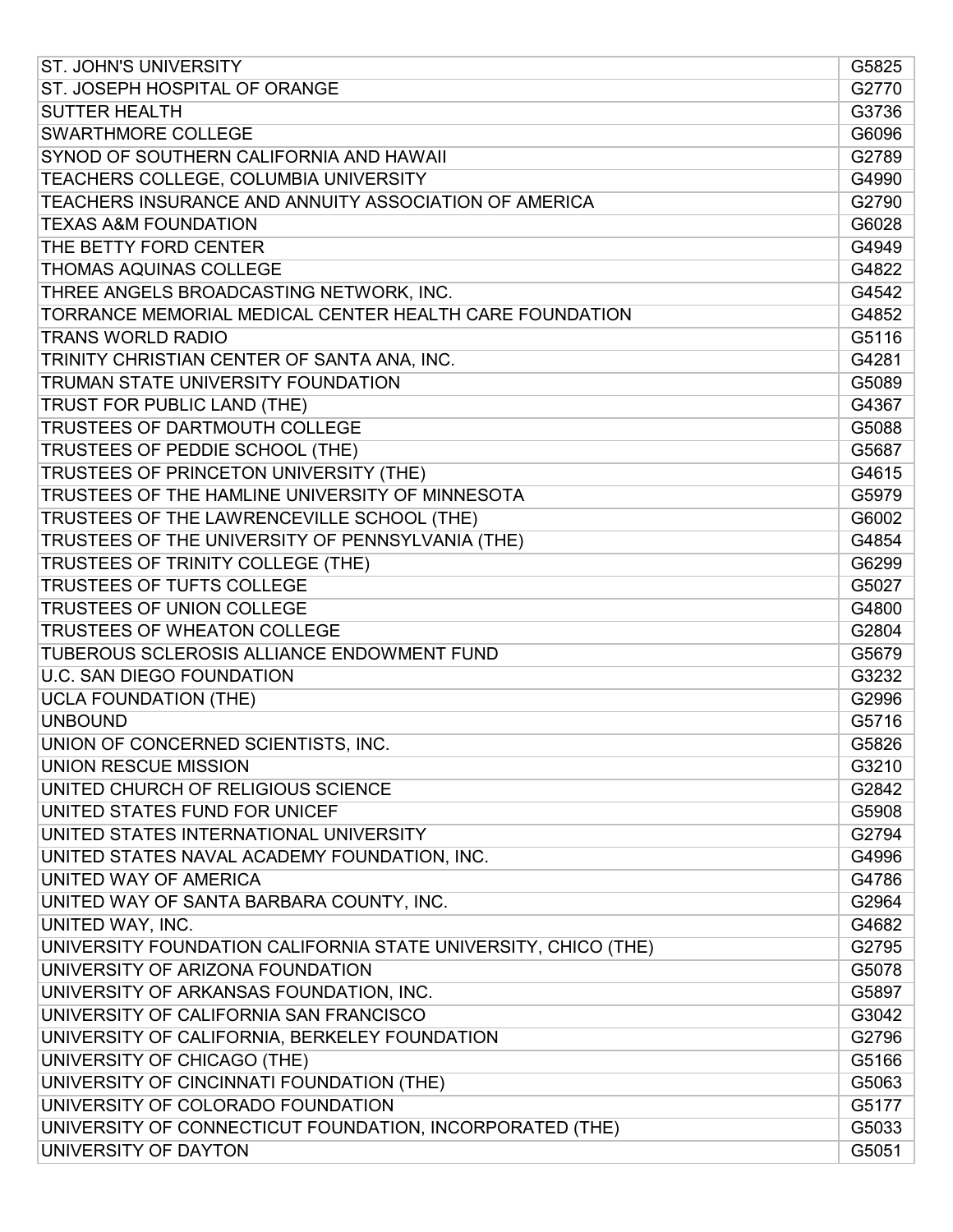| UNIVERSITY OF HAWAII FOUNDATION                                          | G5077 |
|--------------------------------------------------------------------------|-------|
| UNIVERSITY OF ILLINOIS FOUNDATION                                        | G4414 |
| UNIVERSITY OF JUDAISM                                                    | G2920 |
| UNIVERSITY OF LA VERNE                                                   | G2722 |
| UNIVERSITY OF MARYLAND BALTIMORE FOUNDATION, INC.                        | G5151 |
| UNIVERSITY OF MINNESOTA FOUNDATION                                       | G2870 |
| UNIVERSITY OF MONTANA FOUNDATION (THE)                                   | G5120 |
| UNIVERSITY OF NEBRASKA FOUNDATION                                        | G4869 |
| UNIVERSITY OF NORTH DAKOTA FOUNDATION                                    | G5119 |
| UNIVERSITY OF OREGON FOUNDATION                                          | G5588 |
| UNIVERSITY OF PUGET SOUND (THE)                                          | G5610 |
| UNIVERSITY OF REDLANDS                                                   | G2798 |
| UNIVERSITY OF SAN DIEGO                                                  | G2971 |
| UNIVERSITY OF SAN FRANCISCO                                              | G4781 |
| UNIVERSITY OF SOUTHERN CALIFORNIA                                        | G2799 |
| UNIVERSITY OF ST. THOMAS                                                 | G5853 |
| UNIVERSITY OF TEXAS FOUNDATION, INC. (THE)                               | G5731 |
| UNIVERSITY OF THE CUMBERLANDS, INC.                                      | G5889 |
| UNIVERSITY OF THE PACIFIC                                                | G2797 |
| UNIVERSITY OF VIRGINIA FOUNDATION                                        | G6228 |
| UNIVERSITY OF WASHINGTON (THE)                                           | G4947 |
| <b>UPLIFT FAMILY SERVICES</b>                                            | G4734 |
| USA WEST PROVINCE, SOCIETY OF JESUS                                      | G2674 |
| <b>VASSAR COLLEGE</b>                                                    | G5101 |
| VENTURA COUNTY COMMUNITY FOUNDATION                                      | G4754 |
| VETERANS OF FOREIGN WARS NATIONAL HOME FOR CHILDREN                      | G5614 |
| VISTA DEL MAR CHILD & FAMILY SERVICES                                    | G2883 |
| VOICE OF CHINA AND ASIA MISSIONARY SOCIETY, INC.                         | G2800 |
| <b>VOICE OF PROPHECY (THE)</b>                                           | G2801 |
| WASHINGTON STATE UNIVERSITY FOUNDATION                                   | G4945 |
| WATCHTOWER BIBLE AND TRACT SOCIETY OF FLORIDA, INC.                      | G4979 |
| <b>WEBB SCHOOLS (THE)</b>                                                | G4545 |
| <b>WESLEYAN UNIVERSITY</b>                                               | G6230 |
| WESTERN UNIVERSITY OF HEALTH SCIENCES                                    | G2906 |
| <b>WESTMONT COLLEGE</b>                                                  | G2803 |
| <b>WHITTIER COLLEGE</b>                                                  | G2805 |
| WHITWORTH FOUNDATION (THE)                                               | G5103 |
| <b>WILDERNESS SOCIETY (THE)</b>                                          | G5021 |
| WILDLIFE CONSERVATION NETWORK, INC.                                      | G5985 |
| <b>WILDLIFE CONSERVATION SOCIETY</b>                                     | G5990 |
| <b>WILLAMETTE UNIVERSITY</b>                                             | G4878 |
| <b>WILLIAM JESSUP UNIVERSITY</b>                                         | G2774 |
| <b>WILLIAM MARSH RICE UNIVERSITY</b>                                     | G5577 |
| WOMEN'S DIVISION OF THE GENERAL BOARD OF GLOBAL MINISTRIES OF THE UNITED |       |
| <b>METHODIST CHURCH</b>                                                  | G2808 |
| <b>WOODBURY UNIVERSITY</b>                                               | G4842 |
| <b>WORLD GOSPEL MISSION</b>                                              | G2811 |
| <b>WORLD LITERATURE CRUSADE</b>                                          | G2812 |
| WORLD RADIO MISSIONARY FELLOWSHIP                                        | G5042 |